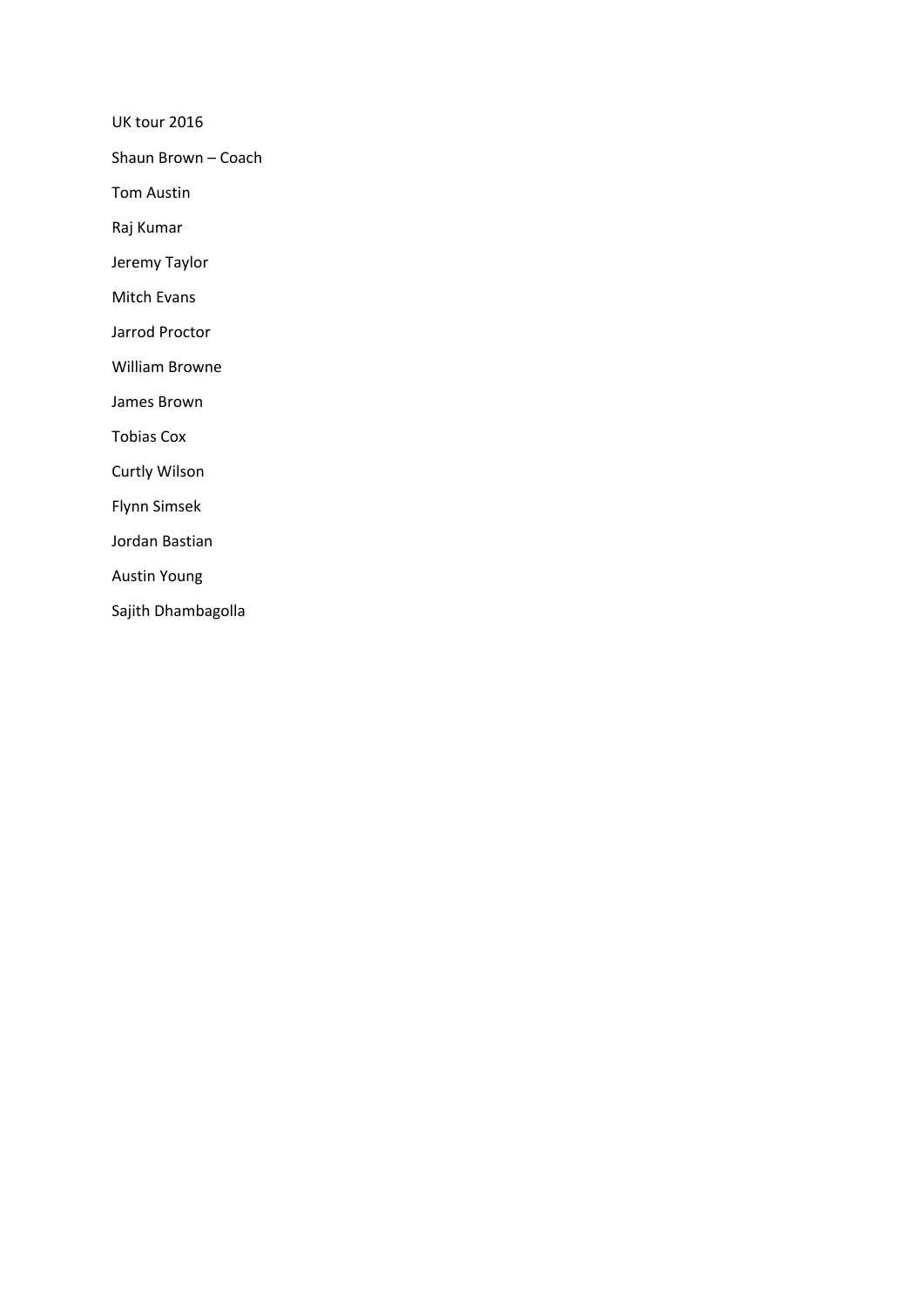### **Game 1 vs Aldershot 27/6/16**

**SBCC** 

|     |     | 66             |
|-----|-----|----------------|
|     |     | 29             |
|     |     | 8              |
| Not | Out | 17             |
|     |     | 6              |
|     |     | $\mathbf 1$    |
|     |     | $\overline{2}$ |
|     |     | 5              |
|     |     | 4              |
| Not | Out | $\pmb{0}$      |
|     |     | 16             |
|     |     | 154            |
|     |     |                |

**Aldershot CC** 

| <b>Evans 3/17</b> | Bastian 2/23 | Brown 0/3 | Young 0/16    | Wilson 1/7       | Kumar 0/20     |
|-------------------|--------------|-----------|---------------|------------------|----------------|
| Taylor 0/42       | Proctor 2/53 | Cox 0/16  | Browne 1/33   | Dhambagolla 0/22 |                |
| Total             |              |           |               |                  | 212            |
| Farr              |              |           | <b>Not</b>    | Out              | 9              |
| Phillips          |              |           | ct            | Wilson           | 10             |
| Barry             |              |           | ct            | <b>Bastian</b>   | 0              |
| Jones             |              |           | $\mathsf{ct}$ | Evans            | 3              |
| Ajun              |              |           | <b>Bowled</b> | Evans            | 6              |
| Johns             |              |           | LBW           | Evans            | $\overline{2}$ |
| Davies            |              |           | ${\sf ct}$    | <b>Browne</b>    | 13             |
| Smith             |              |           | ct            | Proctor          | 20             |
| Faraz             |              |           | LBW           | Bastian          | 0              |
| Farr              |              |           | Retired       |                  | 82             |
| Grover            |              |           | Retired       |                  | 50             |
| Pusey             |              |           | ct Simsek     | Proctor          | 14             |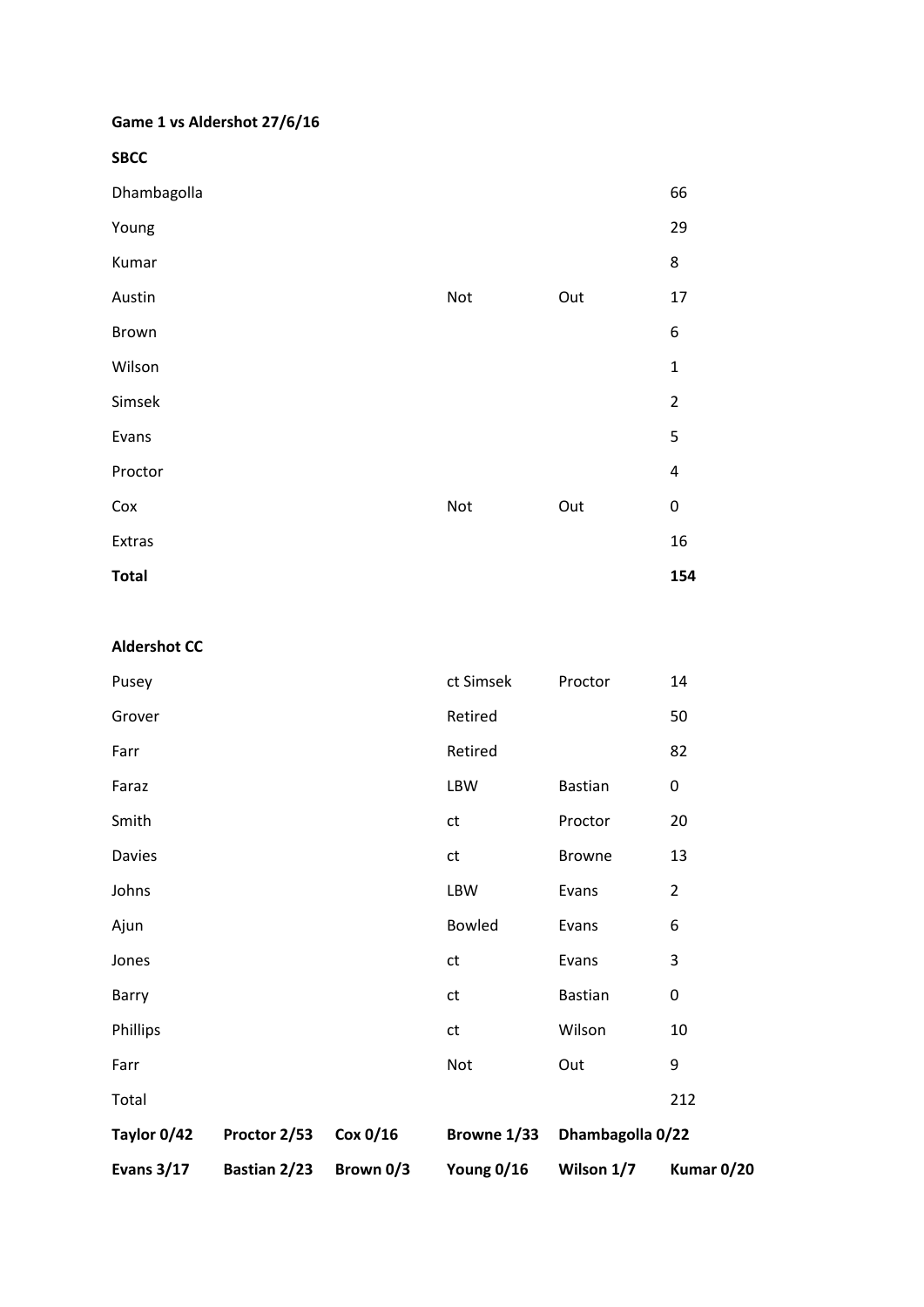# **Game 2 vs S&L Corby CC**

**SBCC** 

| Kumar       |            |     | 7            |
|-------------|------------|-----|--------------|
| Dhambagolla |            |     | 27           |
| Brown       |            |     | 8            |
| Wilson      |            |     | 14           |
| Austin      |            |     | $\mathbf{1}$ |
| Young       |            |     | 13           |
| Simsek      | Not        | Out | 12           |
| Proctor     | <b>Not</b> | Out | 8            |
| Extras      |            |     | 6            |
|             |            |     | 5/97         |

# **Corby CC**

| Lawan     | Bowled        | Proctor | $\overline{2}$ |
|-----------|---------------|---------|----------------|
| Thurman   | ct Simsek     | Proctor | 26             |
| Dunn      | <b>Bowled</b> | Proctor | 0              |
| Mobbs     | <b>Bowled</b> | Taylor  | $\mathbf{1}$   |
| McWilliam | LBW           | Taylor  | $\pmb{0}$      |
| T Mair    | ct Taylor     | Evans   | 16             |
| T Keeney  | ct Evans      | Cox     | 5              |
| Connelly  | ct Austin     | Evans   | 8              |
| Smith     | ct Young      | Evans   | 4              |
| Ward      | Not           | Out     | $\overline{2}$ |
| Wilkinson | <b>Bowled</b> | Evans   | 0              |
| Extras    |               |         | $\overline{7}$ |
| Total     |               |         | 72             |
|           |               |         |                |

Cox 1/28 Proctor 3/15 Taylor 2/10 Browne 0/10 Evans 4/6 Brown 0/1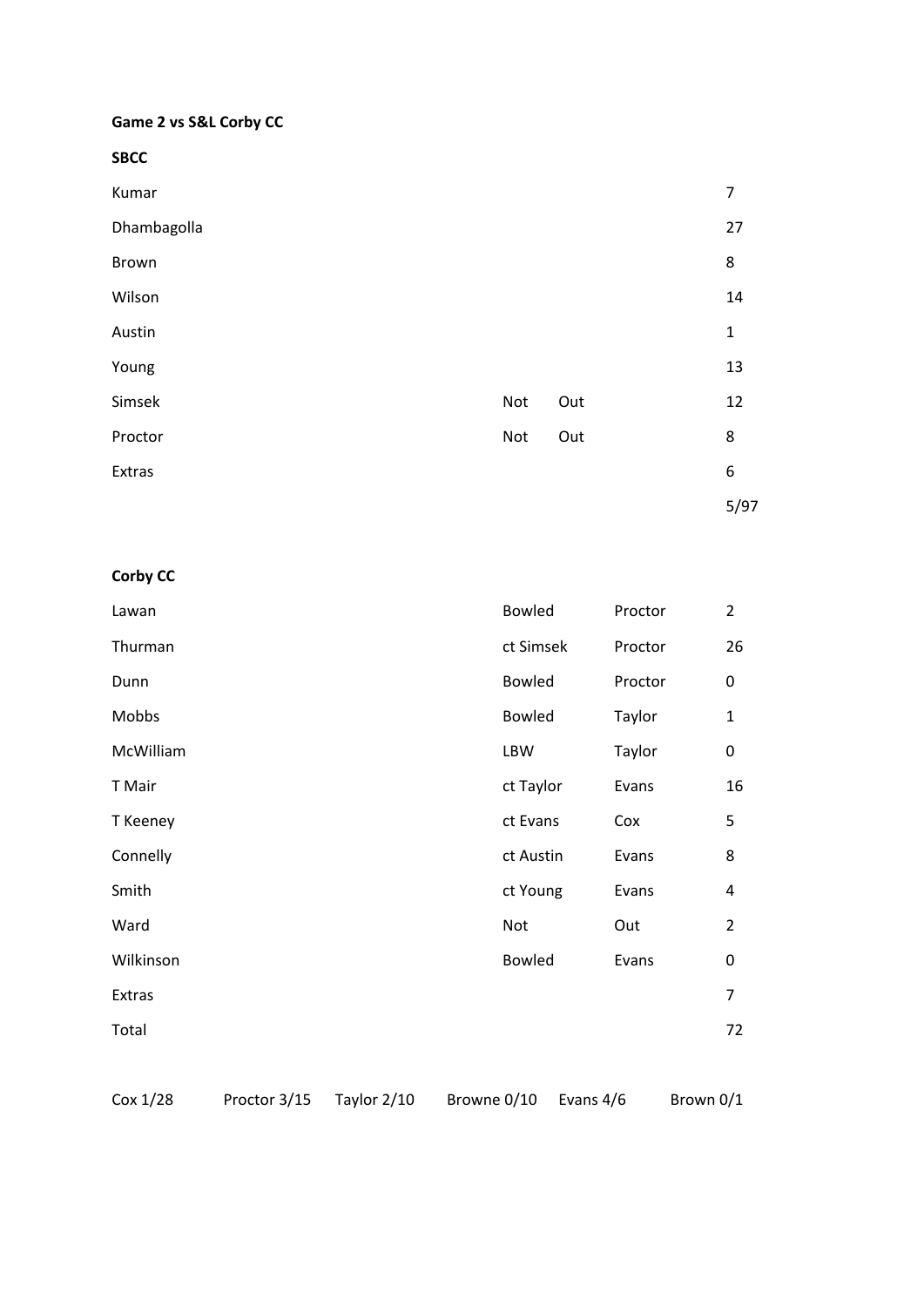Game 3 Vs Sothern Manchester Cricket League

SBCC

| Austin         |     |     | $\overline{2}$ |
|----------------|-----|-----|----------------|
| Kumar          |     |     | 28             |
| Wilson         |     |     | $10\,$         |
| <b>Brown</b>   |     |     | 14             |
| Young          |     |     | 9              |
| Dhambagolla    |     |     | $\overline{4}$ |
| Simsek         |     |     | $\pmb{0}$      |
| <b>Bastian</b> | Not | Out | 16             |
| Cox            |     |     | $10\,$         |
| <b>Browne</b>  | Not | Out | $\overline{2}$ |
| Extras         |     |     | $\overline{2}$ |
| Total          |     |     | 8/98           |

SMCL

| Conbison   | <b>Bowled</b> | Proctor | 0    |
|------------|---------------|---------|------|
| Crowther   | Not           | Out     | 6    |
| Grant      | <b>LBW</b>    | Proctor | 0    |
| Thenathan  | Not           | Out     | 1    |
| Extras     |               |         | 5    |
| Total      |               |         | 2/12 |
| Washed Out |               |         |      |

Proctor 2/10 Taylor 0/0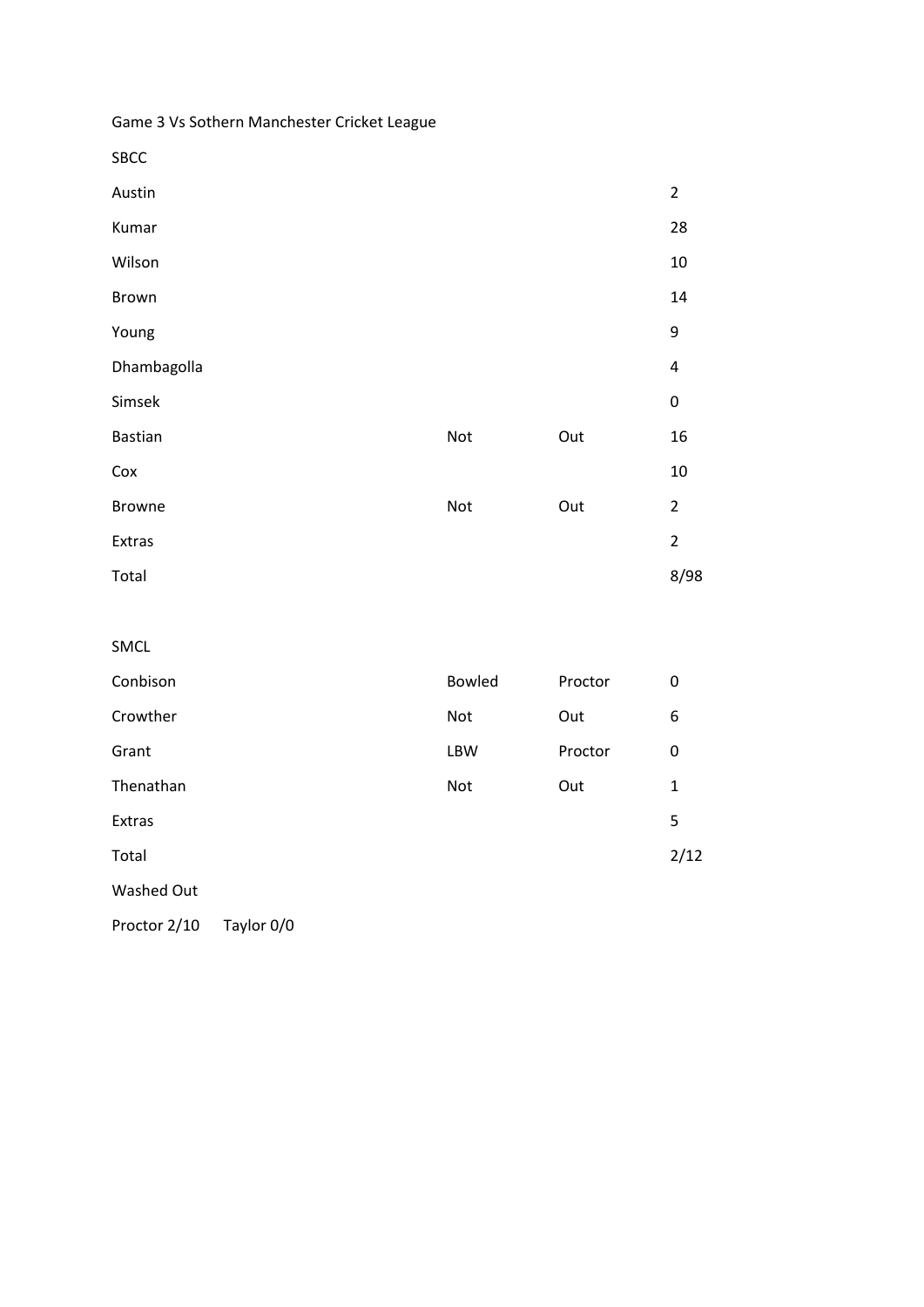#### **Game 4 vs Greenmount CC**

| Taylor 0/18   | Proctor 2/32 | Bastian 2/20 | <b>Evans 2/27</b> | Cox 3/4 | Browne 1/11   |                |
|---------------|--------------|--------------|-------------------|---------|---------------|----------------|
| Total         |              |              |                   |         |               | 118            |
| Extras        |              |              |                   |         |               | 9              |
| Linnaker      |              |              | Not               |         | Out           | $\mathbf{1}$   |
| Chadwick      |              |              | Bowled            |         | Cox           | $\overline{2}$ |
| Hunter        |              |              | <b>Bowled</b>     |         | Cox           | 3              |
| Salmon        |              |              | <b>Bowled</b>     |         | <b>Browne</b> | 11             |
| Holstead      |              |              | <b>Bowled</b>     |         | Cox           | 4              |
| <b>Bullen</b> |              |              | <b>Bowled</b>     |         | Bastian       | 15             |
| Williams      |              |              | <b>Bowled</b>     |         | Bastian       | $\mathbf{1}$   |
| Livington     |              |              | ct Simsek         |         | Evans         | 15             |
| Donelly       |              |              | <b>LBW</b>        |         | Evans         | 10             |
| Harnsby       |              |              | bowled            |         | Proctor       | 21             |
| Heaton        |              | ct Young     |                   |         | Proctor       | 26             |

#### **SBCC**

| Dhambagolla  |     |     | 19    |
|--------------|-----|-----|-------|
| Young        |     |     | 3     |
| Austin       |     |     | 15    |
| Wilson       |     |     | 12    |
| Brown        |     |     | 18    |
| Kumar        | Not | Out | 18    |
| Simsek       |     |     | 8     |
| Taylor       | Not | Out | 20    |
| Extras       |     |     | 10    |
| <b>Total</b> |     |     | 6/120 |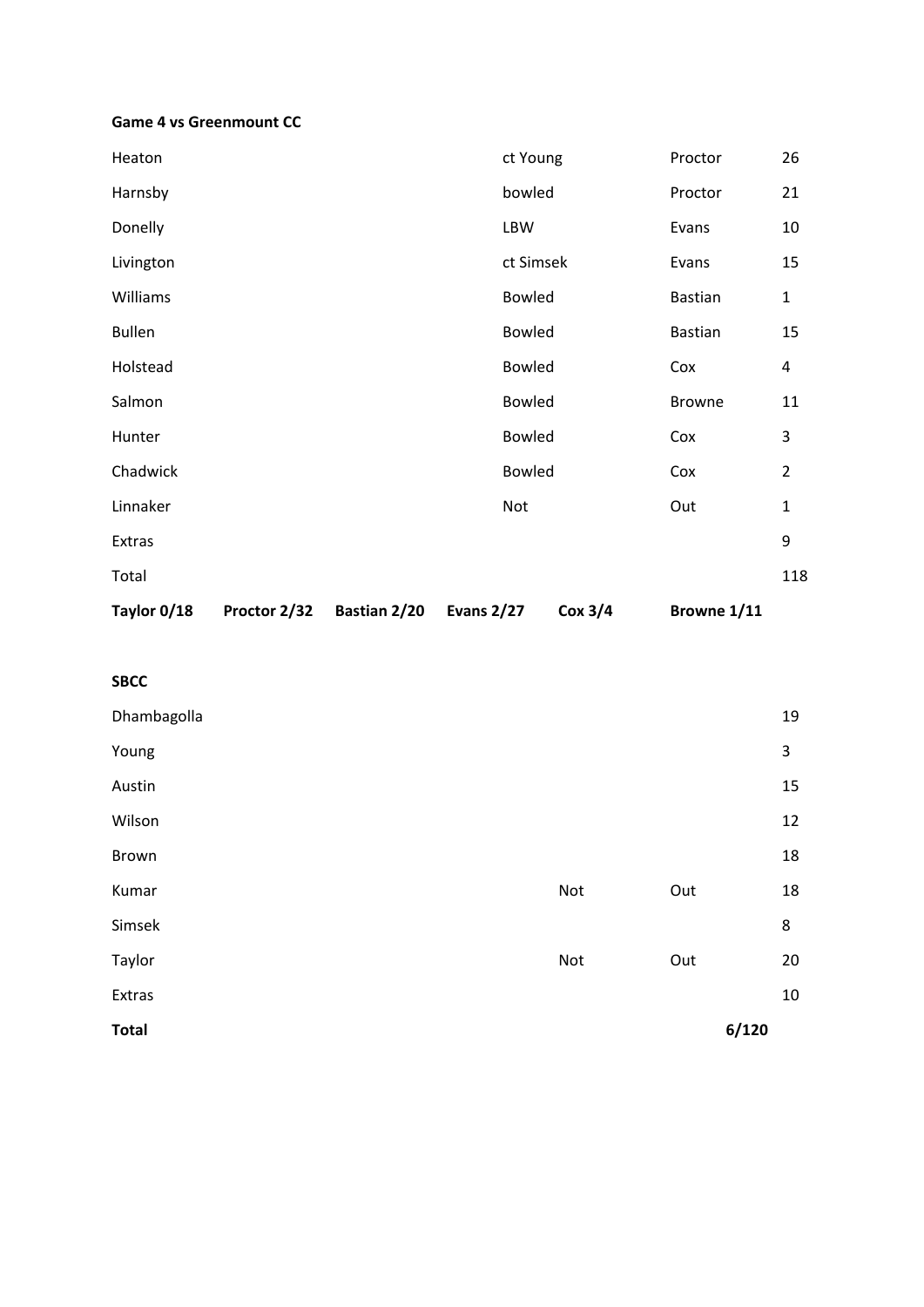# **Gam 5 vs Mid Glamorgan County Cricket Association**

**MGCCA** 

| Davis                                | Not           | Out               | 127                     |
|--------------------------------------|---------------|-------------------|-------------------------|
| Richards                             | Bowled        | Proctor           | 9                       |
| Ivey                                 | ct Bastian    | Cox               | 12                      |
| Cogbill                              | bowled        | Cox               | 3                       |
| Ryan                                 | LBW           | Taylor            | 10                      |
| Swingford                            | ct Simsek     | Taylor            | 0                       |
| Mullen                               | <b>Bowled</b> | Proctor           | 3                       |
| Probers                              | ct Simsek     | Bastian           | $\overline{2}$          |
| Davis                                | ct Simsek     | Taylor            | 18                      |
| Rees                                 | Not           | Out               | 5                       |
| Extras                               |               |                   | 23                      |
| Total                                |               |                   | 8/212                   |
| Proctor 2/24 Taylor 3/29<br>Cox 2/36 | Browne 0/19   | <b>Evans 0/35</b> | Bastian 1/45            |
| Dhambagolla 0/6<br>Brown 0/13        |               |                   |                         |
|                                      |               |                   |                         |
| <b>SBCC</b>                          |               |                   |                         |
| Dhambagolla                          |               |                   | 14                      |
| Young                                |               |                   | $\overline{\mathbf{4}}$ |
| Kumar                                |               |                   | 69                      |
| Brown                                |               |                   | $\pmb{0}$               |
| Austin                               |               |                   | 6                       |
| Wilson                               |               |                   | 15                      |
| Simsek                               |               |                   | $\overline{2}$          |
| Proctor                              |               |                   | 39                      |
| <b>Browne</b>                        | Not           | Out               | 6                       |
| Taylor                               | Not           | Out               | 12                      |
| Extras                               |               |                   | 13                      |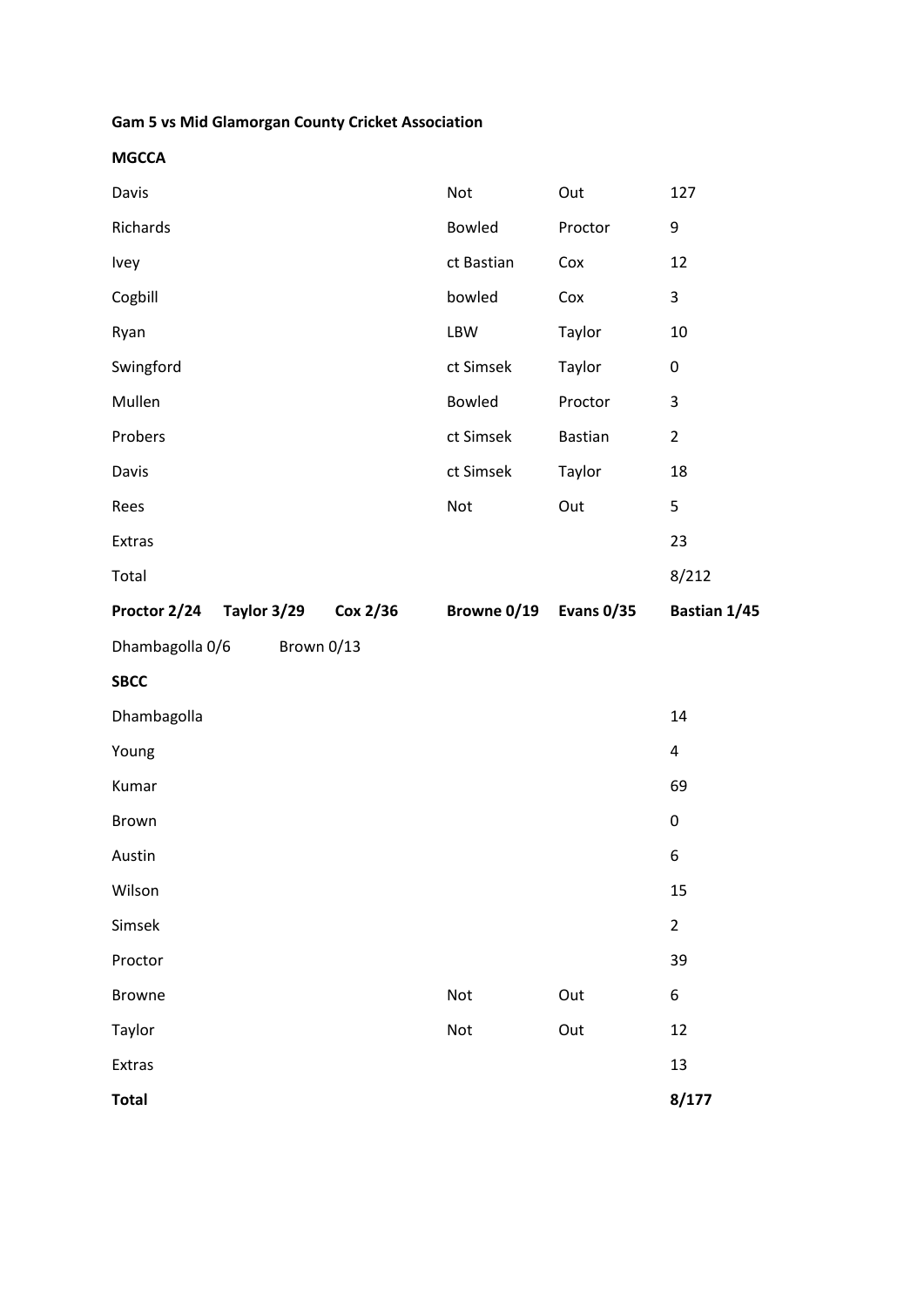### **Game 6 vs Ashford CC**

**SBCC** 

| Dhambagolla | Not | Out | 99                      |
|-------------|-----|-----|-------------------------|
| Austin      |     |     | 41                      |
| Wilson      |     |     | 23                      |
| Kumar       |     |     | 40                      |
| Young       |     |     | 11                      |
| Brown       |     |     | 3                       |
| Simsek      |     |     | 3                       |
| Evans       | Not | Out | $\overline{\mathbf{r}}$ |
| Extras      |     |     | 17                      |
| Total       |     |     | 6/241                   |

### **Ashford CC**

| Taylor 1/25 | Browne 0/37 | Cox 0/9 | Proctor 1/25 |            | <b>Evans 1/45</b> | Bastian 0/40 |       |
|-------------|-------------|---------|--------------|------------|-------------------|--------------|-------|
| Total       |             |         |              |            |                   |              | 3/185 |
| Extras      |             |         |              |            |                   |              | 15    |
| Lewis       |             |         |              | Not        | Out               |              | 31    |
| Tippell     |             |         |              | Not        | Out               |              | 58    |
| Desai       |             |         |              | ct Simsek  | Taylor            |              | 28    |
| Rao         |             |         |              | <b>LBW</b> | Proctor           |              | 30    |
| Forster     |             |         |              | ct Browne  | Evans             |              | 23    |

|                       | Aldershot | Corby        |                | Greenmount |              | <b>Ashford</b> |             |      |
|-----------------------|-----------|--------------|----------------|------------|--------------|----------------|-------------|------|
| <b>UK tour 2016</b>   | <b>CC</b> | <b>CC</b>    | <b>SMCL</b>    | <b>CC</b>  | <b>MGCCA</b> | <b>CC</b>      | <b>Runs</b> | Ave  |
| <b>Batting</b>        |           |              |                |            |              |                |             |      |
| <b>Tom Austin</b>     | $17*$     | $\mathbf{1}$ | 2              | 15         | 6            | 41             | 82          | 16.4 |
| Raj Kumar             | 8         | 7            | 28             | $18*$      | 69           | 40             | 170         | 34.0 |
| <b>Jeremy Taylor</b>  |           |              |                | $20*$      | $12*$        |                | 32          |      |
| <b>Mitch Evans</b>    | 5         |              |                |            |              | $4*$           | 9           | 4.50 |
| <b>Jarrod Proctor</b> | 4         | 8            |                |            | 39           |                | 51          | 17.0 |
| <b>William Browne</b> |           |              | $\overline{2}$ |            | $6*$         |                | 8           | 4.0  |
| <b>James Brown</b>    | 6         | 8            | 14             | 18         | 0            | 3              | 49          | 8.16 |
| <b>Tobias Cox</b>     | $0*$      |              | 10             |            |              |                | 10          | 10.0 |
| <b>Curtly Wilson</b>  | 1         | 14           | 10             | 12         | 15           | 23             | 75          | 12.5 |